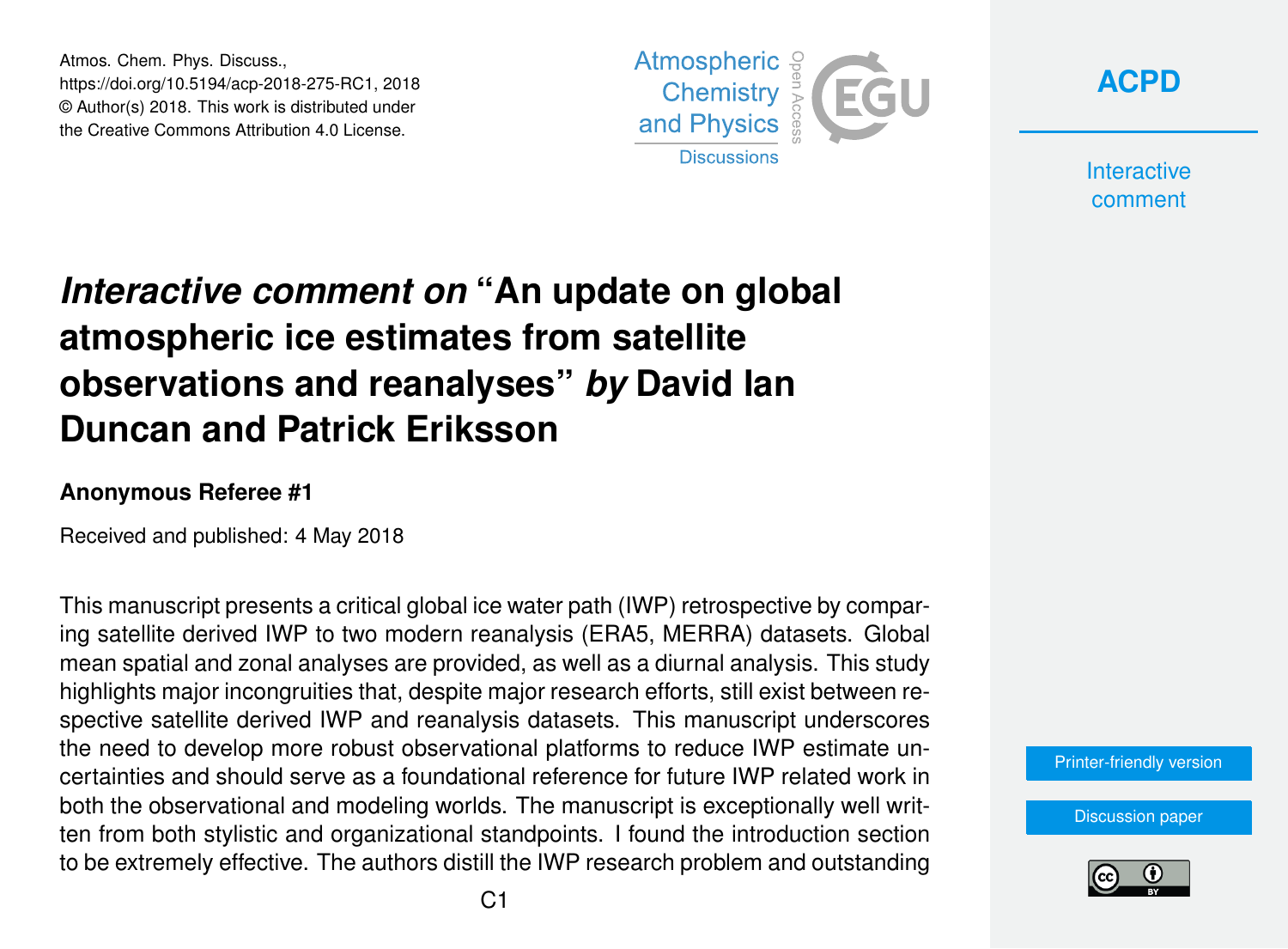unsolved issues in a succinct, yet thorough, manner.

After reading the manuscript for the first time, I will admit that I possessed the initial mindset that the authors should also try to solve the major discrepancies between the respective datasets. My initial review posed the following question to the authors: Can the authors provide any substantive and conclusive reasons to explain WHY the reanalysis and satellite IWP estimates are so grossly different? But after reading the manuscript a second and third time, I believe this is an unreasonable request. After digesting the manuscript further, I think that in its present form, it elegantly summarizes the current state of the IWP modeling and space-based remote sensing world as a much-needed update to the Waliser et al. (2009) study. The authors properly advertise the current manuscript as a Waliser et al. (2009) update, so I do not think it should be construed in any other way. The authors' message is quite simple based on the evidence collected – we still have much work ahead of us to solve the global IWP problem as a community. It will take concerted future research efforts to explain the dataset differences, but this current study serves as a new launching point.

Major comments:

1. This is a positive major comment. The authors chose to subsample the reanalysis datasets to mimic CloudSat's sampling. I think this is a wise choice that should be adopted in future studies by investigators evaluating these disparate datasets.

2. My only major methodological comment is related to the different time frames chosen for each dataset displayed in Figure 1. DARDAR uses 2008-2015, SI 2013, and the other datasets 2015. Can the authors surmise whether interannual variability diminishes the value of the comparisons? I'm not sure how to offer any constructive suggestions that can assuage any fears related to this issue. Could the reanalysis datasets be analyzed for the 2008-2015 period to illustrate the importance of IWP interannual variability?

Minor Comments:

## **[ACPD](https://www.atmos-chem-phys-discuss.net/)**

**Interactive** comment

[Printer-friendly version](https://www.atmos-chem-phys-discuss.net/acp-2018-275/acp-2018-275-RC1-print.pdf)

[Discussion paper](https://www.atmos-chem-phys-discuss.net/acp-2018-275)